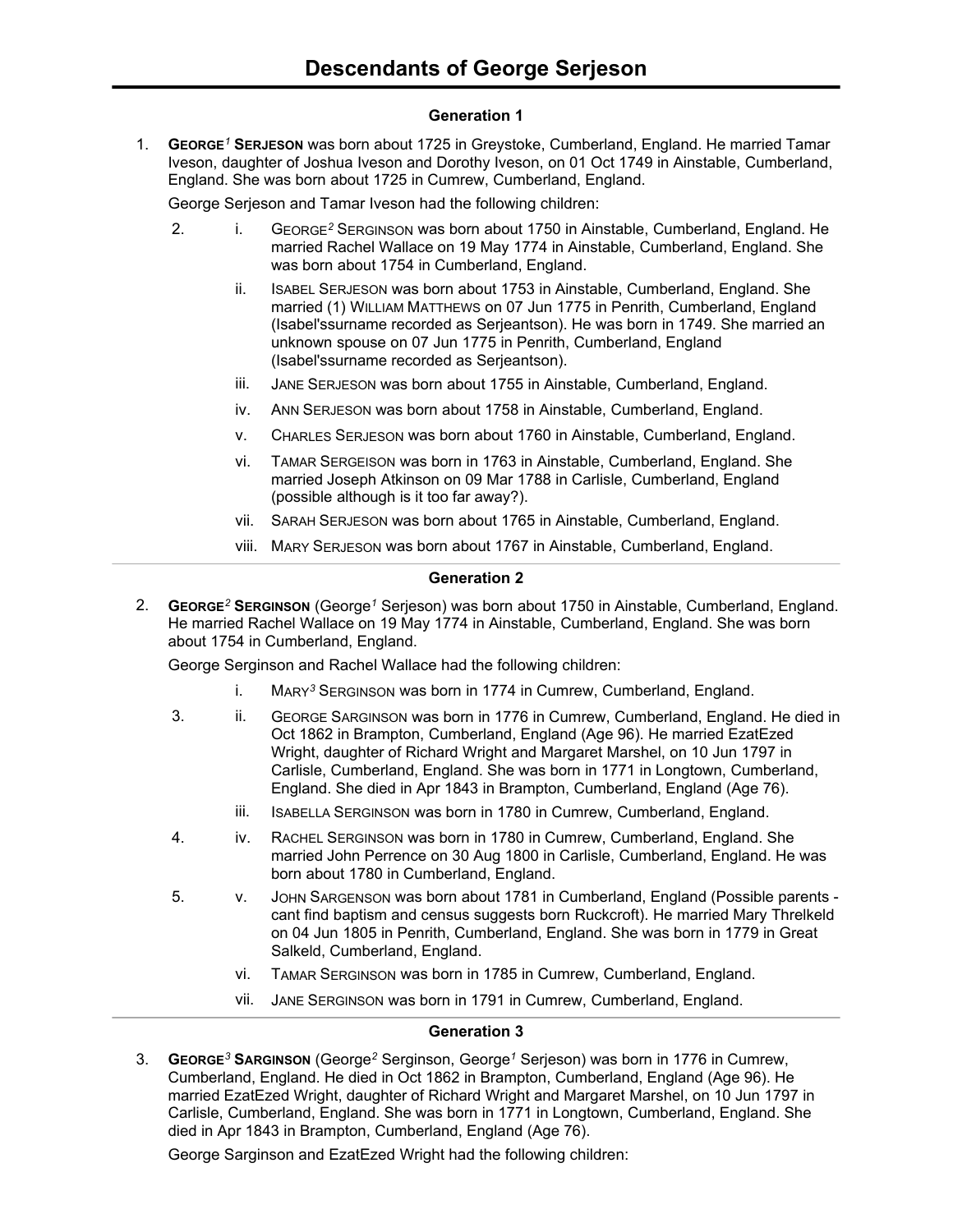- 6. i. RICHARD*<sup>4</sup>* SARGESON was born on 24 May 1789 in Cumberland, England (or was it 1806?). He died on 06 Apr 1890 in Glengarry, Ontario, Canada (Lancaster township, Age: 101 yr 11 months). He married Francois LeBlanc about 1840 in Canada. She was born in 1818 in Quebec, Canada (or 1812 or 1821! and could be Frances Cohote).
- 7. ii. GEORGE SARGESON was born in 1796 in Longtown, Cumberland, England (Kirkandrews-on-Esk). He died in Jan 1885 in Brampton, Cumberland, England (Age: 93). He married Sarah Dobson on 15 Feb 1820 in Cumwhitton, Cumberland, England (George from Wetheral). She was born in 1778 in Cumwhitton, Cumberland, England. She died in Jul 1851 in Brampton, Cumberland, England.
- 8. iii. MARY SARGESON was born in 1799 in Cumwhitton, Cumberland, England. She married Isaac Mason about 1818. He was born about 1795.
	- iv. ELIZABETH SARGISON was born in 1803 in Cumwhitton, Cumberland, England.
	- v. HANNAH SARGISON was born in 1805 in Cumwhitton, Cumberland, England. She died in 1819 in Cumwhitton, Cumberland, England.
	- vi. ANN SARGINSON was born in 1808 in Cumwhitton, Cumberland, England.
- 9. vii. ISAAC SARGINSON was born in 1810 in Cumwhitton, Cumberland, England. He died in Jul 1893 in Penrith, Cumberland, England (Age: 83). He married Mary Milburn in 1842 in Brampton, Cumberland, England. She was born in 1823 in Faugh, Cumberland, England.
- 4. **RACHEL***<sup>3</sup>* **SERGINSON** (George*<sup>2</sup>* , George*<sup>1</sup>* Serjeson) was born in 1780 in Cumrew, Cumberland, England. She married John Perrence on 30 Aug 1800 in Carlisle, Cumberland, England. He was born about 1780 in Cumberland, England.

John Perrence and Rachel Serginson had the following child:

- i. JOHN*<sup>4</sup>* PERRENCE was born about 1801 in Carlisle, Cumberland, England.
- 5. **JOHN***<sup>3</sup>* **SARGENSON** (George*<sup>2</sup>* Serginson, George*<sup>1</sup>* Serjeson) was born about 1781 in Cumberland, England (Possible parents - cant find baptism and census suggests born Ruckcroft). He married Mary Threlkeld on 04 Jun 1805 in Penrith, Cumberland, England. She was born in 1779 in Great Salkeld, Cumberland, England.

John Sargenson and Mary Threlkeld had the following children:

- i. ANN*<sup>4</sup>* SARGENSON was born in 1805 in Penrith, Cumberland, England.
- ii. JOHN SARGINSON was born in 1810 in Penrith, Cumberland, England. He married Sarah Slee in 1843 in Penrith, Cumberland, England. She was born in 1818 in Lowther, Westmorland, England.
- iii. WILLIAM SARGENSON was born in 1812 in Penrith, Cumberland, England. He died before 1824 in Cumberland, England.
- 10. iv. GEORGE SARGENSON was born in 1814 in Penrith, Cumberland, England. He died in Apr 1874 in Penrith, Cumberland, England (Age: 60). He married Mary Ann Oglethorpe in 1843 in Penrith, Cumberland, England. She was born in 1822 in Penrith, Cumberland, England.
	- v. ROBERT SARGENSON was born in 1818 in Penrith, Cumberland, England. He died in Jul 1874 in Penrith, Cumberland, England (Age: 59).
	- vi. MARY SARGENSON was born in 1819 in Penrith, Cumberland, England. She died before 1826.
	- vii. WILLIAM SARGENSON was born in 1823 in Penrith, Cumberland, England.
	- viii. MARY SARGENSON was born in 1826 in Penrith, Cumberland, England.

### **Generation 4**

6. **RICHARD***<sup>4</sup>* **SARGESON** (George*<sup>3</sup>* Sarginson, George*<sup>2</sup>* Serginson, George*<sup>1</sup>* Serjeson) was born on 24 May 1789 in Cumberland, England (or was it 1806?). He died on 06 Apr 1890 in Glengarry, Ontario, Canada (Lancaster township, Age: 101 yr 11 months). He married Francois LeBlanc about 1840 in Canada. She was born in 1818 in Quebec, Canada (or 1812 or 1821! and could be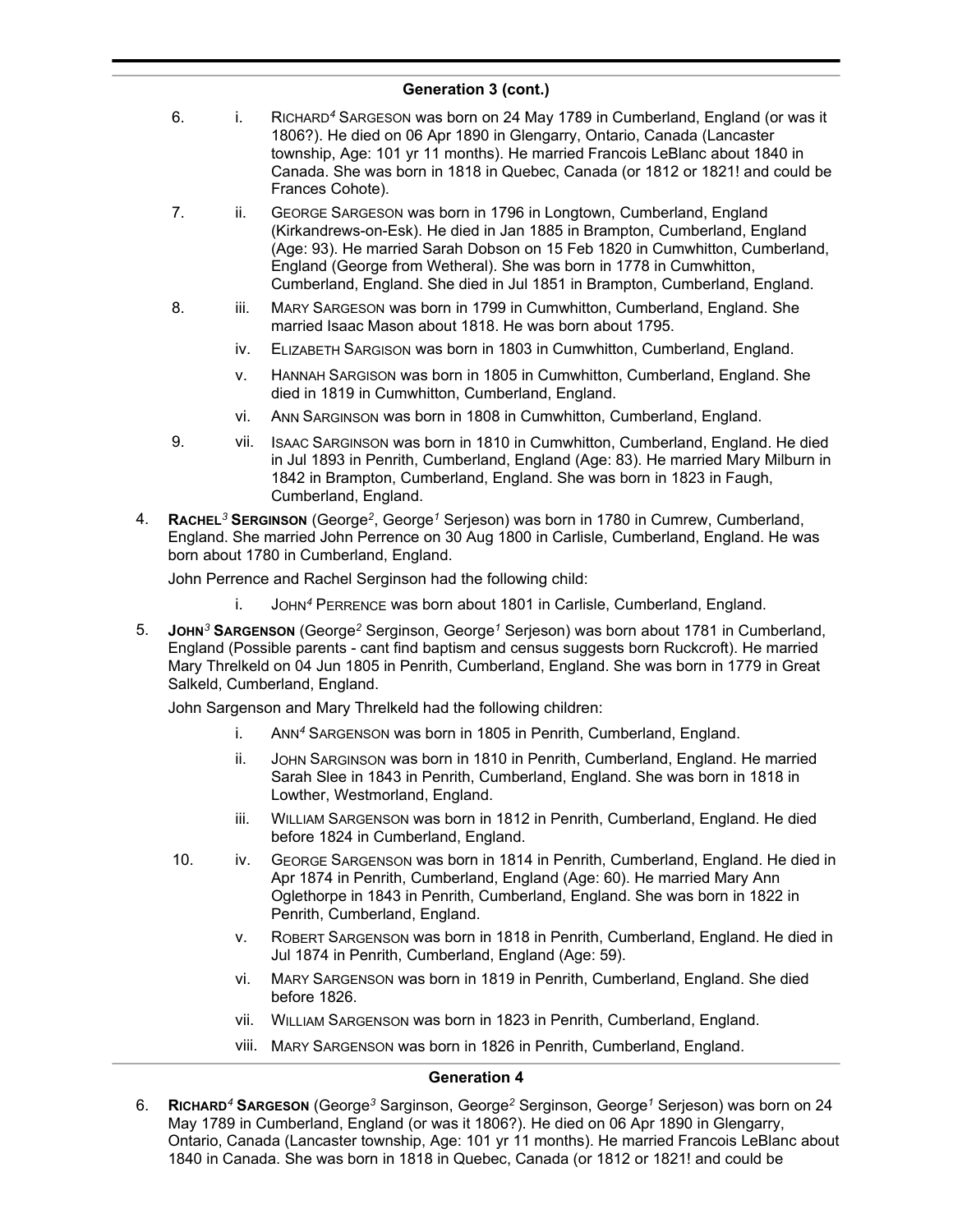Frances Cohote).

Richard Sargeson and Francois LeBlanc had the following children:

- 11. i. GEORGE*<sup>5</sup>* SURGESON was born in 1838 in Canada. He died before 1903 in USA. He married MARY F SURGESON. She was born in 1849 in Oregon, USA. She died on 19 Nov 1892 in Sacramento, California, USA.
- 12. ii. HANNAH (FANNY) SARGESON was born in 1845 in Ontario, Canada. She died on 22 Apr 1878 in Ontario, Canada. She married Jonathan Hambleton on 05 Apr 1870 in Prescott and Russell, Ontario, Canada. He was born in 1841 in Quebec, Canada.
- 13. iii. RICHARD SURGESON was born in 1855 in Glengarry, Ontario, Canada (7th con Lancaster). He died on 23 Aug 1915 in Saskatchewan, Canada. He married (1) MARGARET JANE MCNAUGHTON, daughter of Peter McNaughton and Janet McIntyre, on 15 Jun 1880 in Glengarry, Ontario, Canada. She was born about 1857 in Ontario, Canada. She died on 07 Nov 1895 in Carberry, Manitoba, Canada. He married (2) ISABELLA SURGESON. She was born about 1858 in Scotland.
- 14. iv. ISAAC SARGESON was born on 06 Jun 1840 in Quebec, Canada (River Leandette). He died on 26 Nov 1903 in Glengarry, Ontario, Canada (Age: 63; CauseOfDeath: Cancer of the Bowels and reported in Glengarry News 4/12/1903). He married (1) CATHERINE ANN MCMILLAN, daughter of Allan McMillan and Mary Campbell, on 06 Apr 1865 in Canada. She was born on 16 Nov 1841 in Glengarry, Ontario, Canada (Lochiel township). She died on 11 Jul 1879 in Glengarry, Ontario, Canada (Lochiel). He married (2) VIRGINIA SAYEAU SEGUIN. She was born on 01 Mar 1854 in Lancaster, Stormont, Ontario, Canada. She died on 29 Apr 1943 in Cornwall, Stormont, Ontario, Canada (Buried in St Columbans RC vault).
	- v. ESCET (ELIZABETH) SARGESON was born on 06 Jul 1842 in Ontario, Canada.
- 15. vi. WILIAM SURGESON was born in Apr 1844 in Lancaster, Stormont, Ontario, Canada. He married MARY MCMILLAN.
	- vii. MARY ANN SARGESON was born on 14 May 1846 in Ontario, Canada.
- 16. viii. JANE SERGUSON was born on 14 Dec 1851 in Ontario, Canada (or 16 May?). She died on 21 Jan 1940 in Lancaster, Stormont, Ontario, Canada. She married James Hope in 1873 in Montréal, Montréal (Urban Agglomeration), Quebec, Canada (Presbyterian St Gabriel). He was born on 16 Apr 1847 in Quebec, Canada. He died on 09 Sep 1932 in Glen Robertson, Stormont, Ontario, Canada.
- 7. **GEORGE***<sup>4</sup>* **SARGESON** (George*<sup>3</sup>* Sarginson, George*<sup>2</sup>* Serginson, George*<sup>1</sup>* Serjeson) was born in 1796 in Longtown, Cumberland, England (Kirkandrews-on-Esk). He died in Jan 1885 in Brampton, Cumberland, England (Age: 93). He married Sarah Dobson on 15 Feb 1820 in Cumwhitton, Cumberland, England (George from Wetheral). She was born in 1778 in Cumwhitton, Cumberland, England. She died in Jul 1851 in Brampton, Cumberland, England.

George Sargeson and Sarah Dobson had the following child:

- i. HANNAH*<sup>5</sup>* SARGESON was born about 1825.
- 8. **MARY***<sup>4</sup>* **SARGESON** (George*<sup>3</sup>* Sarginson, George*<sup>2</sup>* Serginson, George*<sup>1</sup>* Serjeson) was born in 1799 in Cumwhitton, Cumberland, England. She married Isaac Mason about 1818. He was born about 1795.

Isaac Mason and Mary Sargeson had the following children:

- 17. i. TAMAR*<sup>5</sup>* SARGINSON was born in 1818 in Cumwhitton, Cumberland, England. She died in Jul 1893 in Carlisle, Cumberland, England. She married (2) JOHN MITCHELL. He was born in 1820 in Carlisle, Cumberland, England. She married (3) UNKNOWN FATHER.
- 18. ii. ISAAC MASON SARGESON was born in 1820 in Wetheral, Cumberland, England (Father is probably Isaac Mason). He died in Oct 1909 in Brampton, Cumberland, England. He married Margaret Sewell on 01 Dec 1844 in Cumberland, England (Arthuret). She was born in 1817 in Gretna, Dumfries-shire, Scotland. She died in Apr 1885 in Brampton, Cumberland, England (Age: 70).
	- iii. HANNAH SARGESON was born in 1826 in Cumwhitton, Cumberland, England. She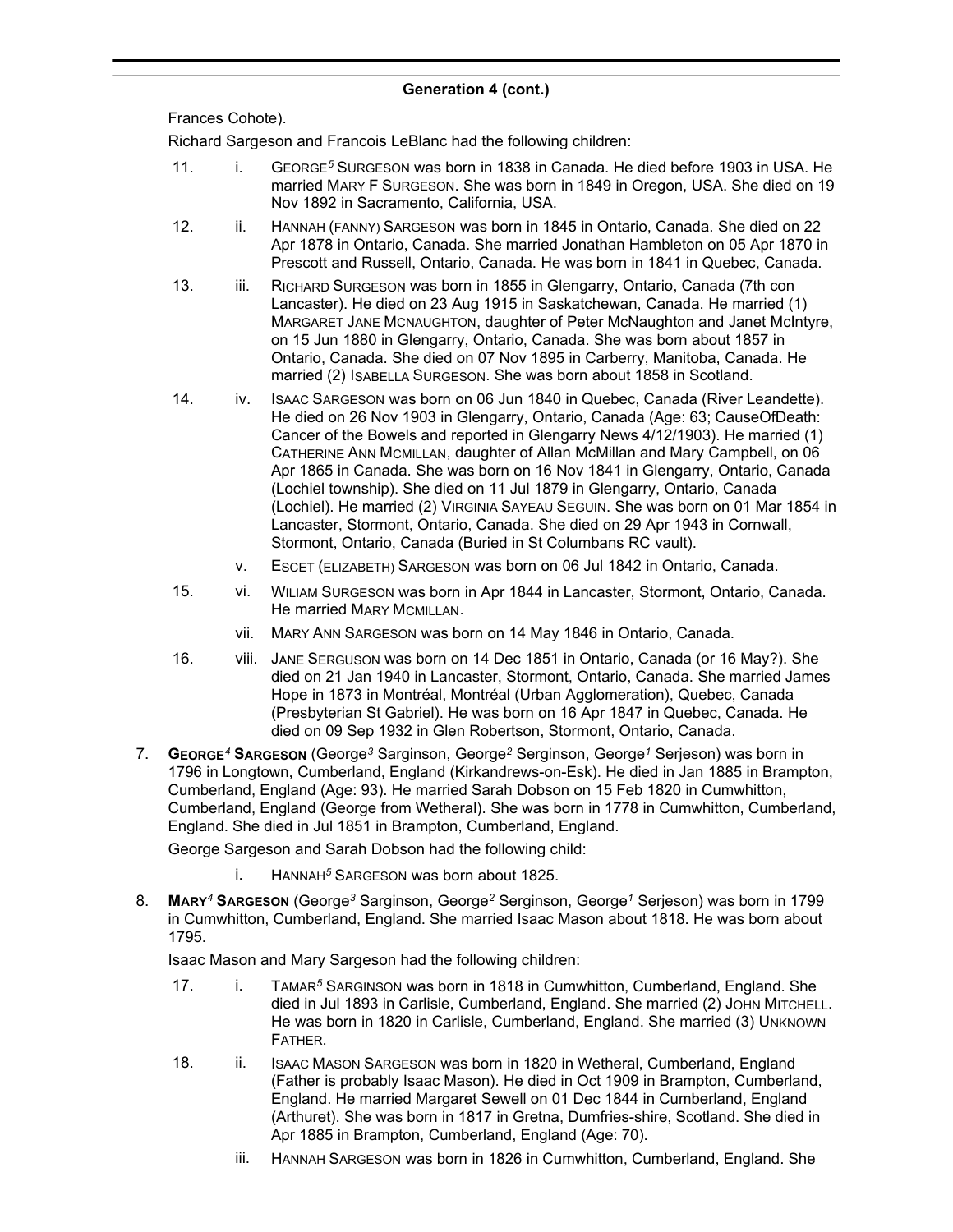died in 1851 in Cumberland, England (possble death date).

- iv. CHRISTOPHER SARGESON was born in 1832 in Cumberland, England. He died in 1847 in Penrith, Cumberland, England (possible death age 17).
- 9. **ISAAC***<sup>4</sup>* **SARGINSON** (George*<sup>3</sup>* , George*<sup>2</sup>* Serginson, George*<sup>1</sup>* Serjeson) was born in 1810 in Cumwhitton, Cumberland, England. He died in Jul 1893 in Penrith, Cumberland, England (Age: 83). He married Mary Milburn in 1842 in Brampton, Cumberland, England. She was born in 1823 in Faugh, Cumberland, England.

Isaac Sarginson and Mary Milburn had the following children:

- i. GEORGE*<sup>5</sup>* SARGINSON was born in 1843 in Faugh, Cumberland, England. He died in Mar 1929 in Brampton, Cumberland, England (Age: 86).
- 19. ii. MARY SARGINSON was born in 1845 in Hayton, Cumberland, England. She married Ralph Johnston in 1877 in Carlisle, Cumberland, England. He was born in 1834 in Crosby Ravensworth, Westmorland, England.
- 20. iii. DINAH SARGINSON was born in 1848 in Hayton, Cumberland, England. She died in Jun 1931 in Carlisle, Cumberland, England (Age: 82). She married Joseph Byers in 1873 in Carlisle, Cumberland, England. He was born in 1851 in Wetheral, Cumberland, England.
	- iv. THOMAS SARGINSON was born in 1852 in Faugh, Cumberland, England.
- 21. v. ISAAC SARGINSON was born on 21 Nov 1856 in Hayton, Cumberland, England. He died on 11 Jul 1943 in Alston, Cumberland, England (School Terrace Age: 86). He married Christina Lees in 1899 in Alston, Cumberland, England. She was born on 23 May 1876 in Edinburgh, Midlothian, Scotland.
	- vi. JANE SARGINSON was born in 1861 in Faugh, Cumberland, England.
- 22. vii. RICHARD SARGINSON was born in 1862 in Faugh, Cumberland, England. He died in Mar 1938 in Carlisle, Cumberland, England (Age: 76). He married Agnes Armstrong, daughter of Richard Armstrong and Ann Beattie, on 17 Aug 1889 in Carlisle, Cumberland, England. She was born on 30 Sep 1861 in Brampton, Cumberland, England.
- 10. **GEORGE***<sup>4</sup>* **SARGENSON** (John*<sup>3</sup>* , George*<sup>2</sup>* Serginson, George*<sup>1</sup>* Serjeson) was born in 1814 in Penrith, Cumberland, England. He died in Apr 1874 in Penrith, Cumberland, England (Age: 60). He married Mary Ann Oglethorpe in 1843 in Penrith, Cumberland, England. She was born in 1822 in Penrith, Cumberland, England.

George Sargenson and Mary Ann Oglethorpe had the following children:

- i. MARY*<sup>5</sup>* SARGENSON was born in 1843 in Penrith, Cumberland, England. She died in Jul 1870 in Penrith, Cumberland, England (Age: 27).
- 23. ii. ANN SARGENSON was born in 1849 in Penrith, Cumberland, England.
	- iii. THOMAS SARGENSON was born in 1850 in Penrith, Cumberland, England.
	- iv. MARGARET SARGINSON was born in 1853 in Penrith, Cumberland, England. She married THOMAS BROWN. He was born in Oct 1845 in Penrith, Cumberland, England. He died in Jan 1903 in Wigton, Cumberland, England (Age: 57).

### **Generation 5**

11. **GEORGE***<sup>5</sup>* **SURGESON** (Richard*<sup>4</sup>* Sargeson, George*<sup>3</sup>* Sarginson, George*<sup>2</sup>* Serginson, George*<sup>1</sup>* Serjeson) was born in 1838 in Canada. He died before 1903 in USA. He married **MARY F SURGESON**. She was born in 1849 in Oregon, USA. She died on 19 Nov 1892 in Sacramento, California, USA.

George Surgeson and Mary F Surgeson had the following children:

- i. RICHARD DANIEL*<sup>6</sup>* SURGESON was born on 26 Nov 1872 in California, USA. He died on 21 Feb 1919 in San Francisco, California, USA. He married MARY SURGESON. She was born about 1881 in California, USA.
- ii. MAMIE FRANCES SURGESON was born in 1872 in California, USA. She died on 15 Sep 1904 in Sacramento, California, USA.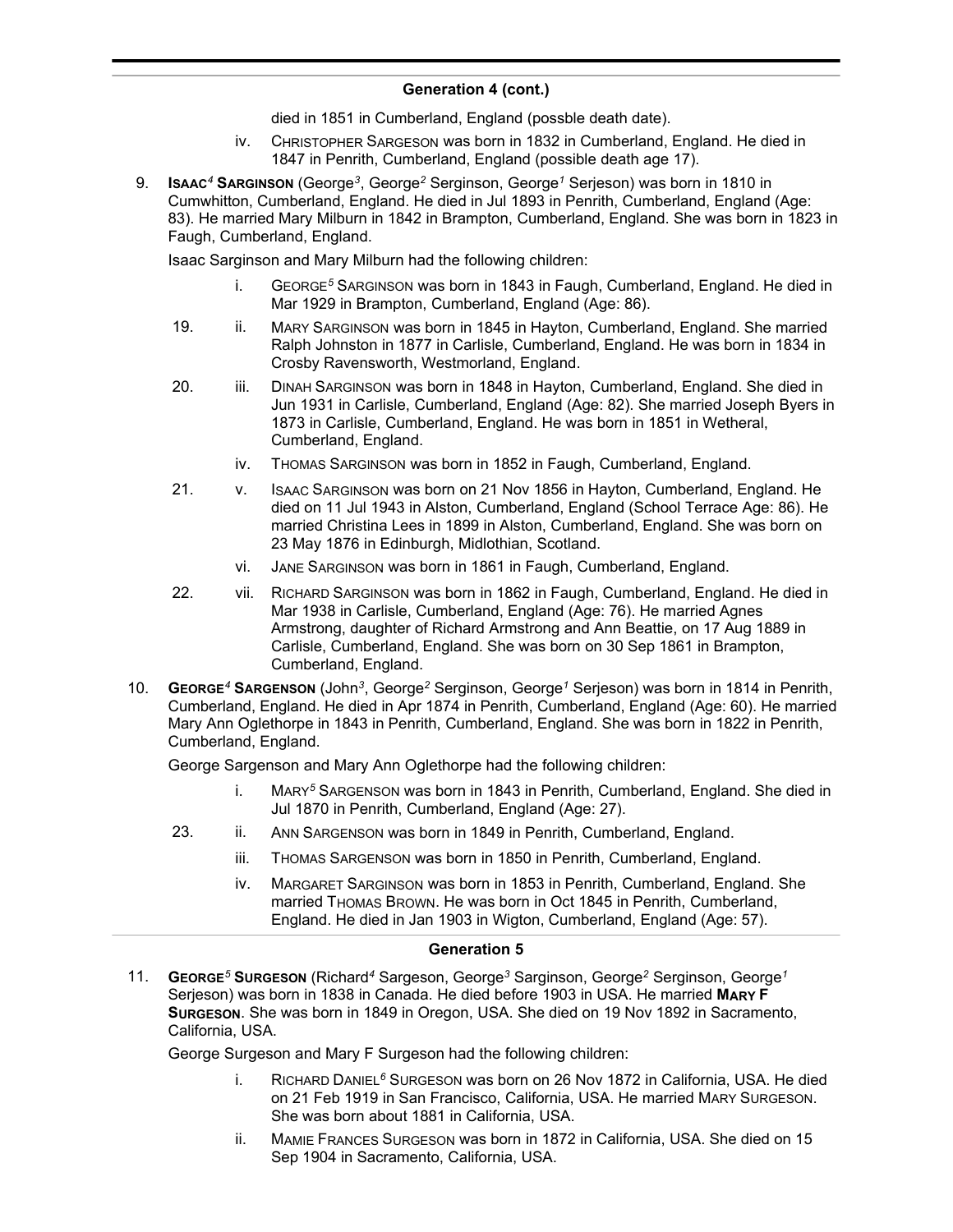- iii. TRACY SURGESON was born about 1873 in California, USA.
- iv. GEORGE WILLIAM SURGESON was born on 15 Mar 1875 in California, USA. He died on 13 Feb 1915 in Marysville, Yuba County, California, USA.
- v. JOSEPH F SURGESON was born in 1877 in San Francisco, California, USA. He died on 28 Apr 1895 in Sacramento, Sacramento County, California, USA.
- vi. EDWIN JAMES SURGESON was born in Apr 1879 in Sacramento, Sacramento County, California, USA. He died on 07 Jul 1897 in Sacramento, Sacramento, California, USA (Age: 18).
- vii. PIERCE ISAAC SURGESON was born about 1873 in San Francisco, San Francisco, California, USA. He died on 23 Apr 1899 in Sacramento, California, USA.
- 12. **HANNAH (FANNY)***<sup>5</sup>* **SARGESON** (Richard*<sup>4</sup>* , George*<sup>3</sup>* Sarginson, George*<sup>2</sup>* Serginson, George*<sup>1</sup>* Serjeson) was born in 1845 in Ontario, Canada. She died on 22 Apr 1878 in Ontario, Canada. She married Jonathan Hambleton on 05 Apr 1870 in Prescott and Russell, Ontario, Canada. He was born in 1841 in Quebec, Canada.

Jonathan Hambleton and Hannah (Fanny) Sargeson had the following children:

- i. JAMES RICHARD*<sup>6</sup>* HAMBLETON was born about 1873 in Glen Robertson, Stormont, Ontario, Canada. He married Christina Nixon on 01 Aug 1889.
- 24. ii. JOHN CHARLES HAMBLETON was born on 09 Apr 1874 in Quebec, Canada. He died on 10 Nov 1937 in Carleton, Ontario, Canada. He married Esette Annie Hope, daughter of James Hope and Jane Serguson, in 1896 in Montréal, Montréal (Urban Agglomeration), Quebec, Canada. She was born on 09 Aug 1874 in Glengarry, Ontario, Canada (Lochiel township). She died on 25 Mar 1956 in Glengarry, Ontario, Canada (Cornwall).
- 13. **RICHARD***<sup>5</sup>* **SURGESON** (Richard*<sup>4</sup>* Sargeson, George*<sup>3</sup>* Sarginson, George*<sup>2</sup>* Serginson, George*<sup>1</sup>* Serjeson) was born in 1855 in Glengarry, Ontario, Canada (7th con Lancaster). He died on 23 Aug 1915 in Saskatchewan, Canada. He married (1) **MARGARET JANE MCNAUGHTON**, daughter of Peter McNaughton and Janet McIntyre, on 15 Jun 1880 in Glengarry, Ontario, Canada. She was born about 1857 in Ontario, Canada. She died on 07 Nov 1895 in Carberry, Manitoba, Canada. He married (2) **ISABELLA SURGESON**. She was born about 1858 in Scotland.

Richard Surgeson and Margaret Jane McNaughton had the following children:

- 25. i. PETER*<sup>6</sup>* SURGESON was born on 06 Apr 1881 in Lancaster, Stormont, Ontario, Canada. He died on 23 Jun 1964 in Stormont, Ontario, Canada. He married Ellen Edith McKeracher, daughter of Daniel Mckeracher and Jane Rupell, on 29 Apr 1908 in Glengarry, Ontario, Canada. She was born on 21 Jul 1884 in Glengarry, Ontario, Canada (Charlottenburg). She died on 07 Jul 1955 in Stormont, Ontario, Canada.
- 26. ii. WILLIAM SURGESON was born about 1883 in Ontario, Canada. He died on 25 Nov 1958. He married MARY JANE (JEAN) RAMSEY. She was born on 05 May 1890 in Saskatchewan, Canada. She died on 02 Aug 1971 in Saskatchewan, Canada.
- 27. iii. RICHARD ROBERT SURGESON was born on 23 May 1885 in Parry Sound, Ontario, Canada. He died on 20 Mar 1981. He married DORA MAY AMAS. She was born on 26 Jun 1887 in Wolseley, Saskatchewan, Canada.
	- iv. ADELINE SURGESON was born about 1887 in Ontario, Canada.
	- v. MARGRET A SURGESON was born about 1889 in Ontario, Canada.
	- vi. GEORGE SURGESON was born in 1892 in Canada. He died on 05 Sep 1975 in Melfort, Saskatchewan, Canada.

Richard Surgeson and Isabella Surgeson had the following children:

- vii. ALISTER SURGESON was born in 1906 in Saskatchewan, Canada. He died in 1981 in Saskatoon, Saskatchewan, Canada. He married EVELYN.
- viii. CLARENCE SURGESON was born on 17 Dec 1911 in Melfort, Saskatchewan, Canada (Age: 0). He died on 29 Nov 1993 in Melfort, Saskatchewan, Canada.
- 14. **ISAAC***<sup>5</sup>* **SARGESON** (Richard*<sup>4</sup>* , George*<sup>3</sup>* Sarginson, George*<sup>2</sup>* Serginson, George*<sup>1</sup>* Serjeson) was born on 06 Jun 1840 in Quebec, Canada (River Leandette). He died on 26 Nov 1903 in Glengarry,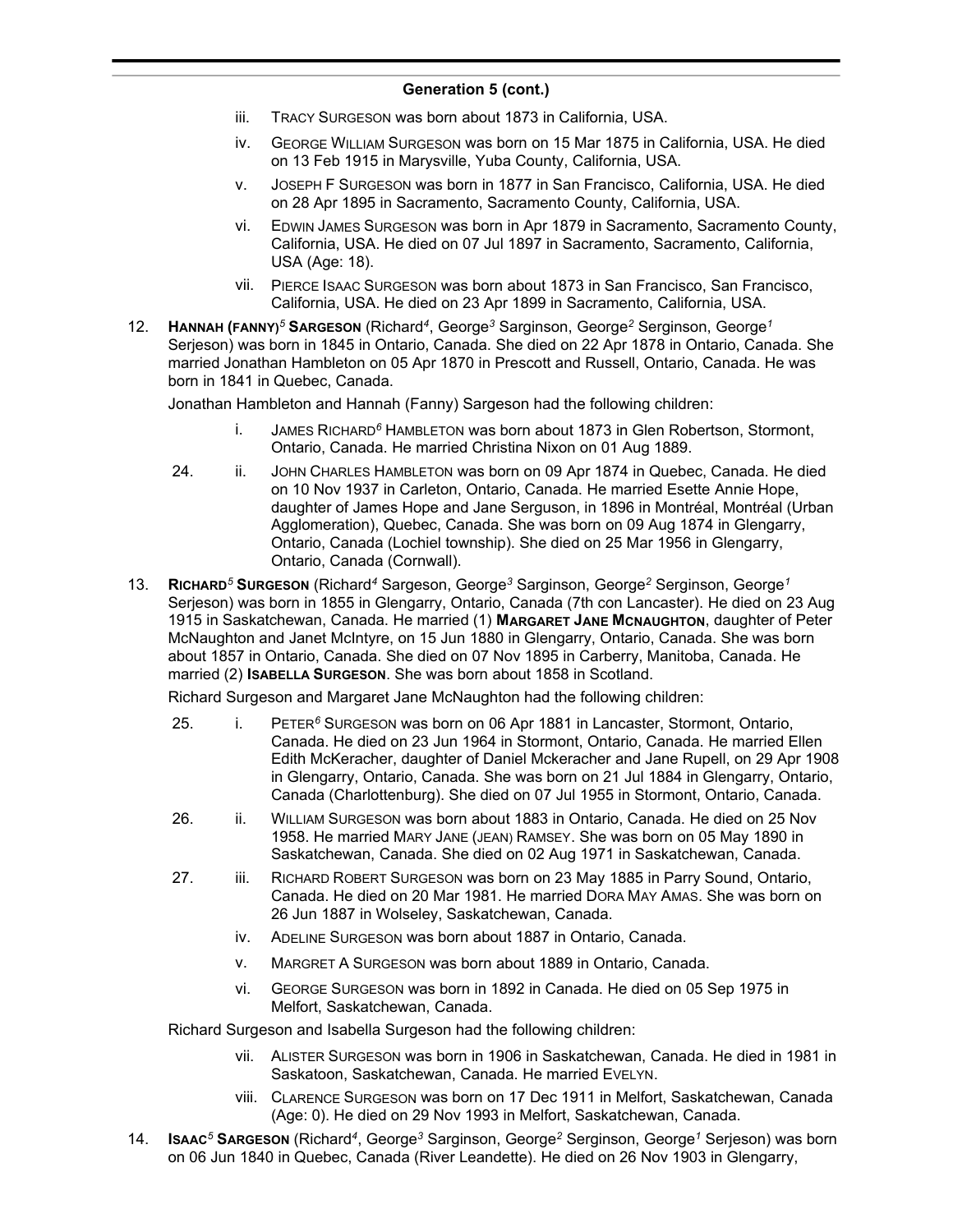#### **Generation 5 (cont.)**  $C$ on  $C$ <sub>i</sub>  $C$ <sub>i</sub>  $C$ <sub>i</sub>  $C$ <sub>i</sub>  $C$ <sub>i</sub>  $C$ <sub>i</sub>  $C$ <sub>i</sub>  $C$ <sub>i</sub>  $C$ <sub>i</sub>  $C$ <sub>i</sub>  $C$ <sub>i</sub>  $C$ <sub>i</sub>  $C$ <sub>i</sub>  $C$ <sub>i</sub>  $C$ <sub>i</sub>  $C$ <sub>i</sub>  $C$ <sub>i</sub>  $C$ <sub>i</sub>  $C$ <sub>i</sub>  $C$ <sub>i</sub>  $C$ <sub>i</sub>  $C$ <sub>i</sub>  $C$ <sub>i</sub>  $C$ <sub>i</sub>  $C$ <sub>i</sub>  $C$ <sub>i</sub>  $C$ <sub>i</sub>  $C$ <sub>i</sub>  $C$ <sub>i</sub>  $C$ <sub>i</sub>  $C$ <sub>i</sub>

Ontario, Canada (Age: 63; CauseOfDeath: Cancer of the Bowels and reported in Glengarry News 4/12/1903). He married (1) **CATHERINE ANN MCMILLAN**, daughter of Allan McMillan and Mary Campbell, on 06 Apr 1865 in Canada. She was born on 16 Nov 1841 in Glengarry, Ontario, Canada (Lochiel township). She died on 11 Jul 1879 in Glengarry, Ontario, Canada (Lochiel). He married (2) **VIRGINIA SAYEAU SEGUIN**. She was born on 01 Mar 1854 in Lancaster, Stormont, Ontario, Canada. She died on 29 Apr 1943 in Cornwall, Stormont, Ontario, Canada (Buried in St Columbans RC vault).

Isaac Sargeson and Catherine Ann McMillan had the following children:

- i. MARY*<sup>6</sup>* SARGESON was born in 1877 in Lancaster, Stormont, Ontario, Canada. She married Clarence Hinnan, son of Charles Hinnan and Clara Hinnan, on 19 Jan 1898 in Glengarry, Ontario, Canada (Lancaster). He was born in 1870 in Canada (Derby VT).
- ii. HANNAH SARGESON was born in 1865 in Ontario, Canada.
- 28. iii. MARGARET SARGESON was born on 14 Aug 1870 in Glengarry, Ontario, Canada (Lochiel). She married Roderick Bethune, son of Donald Bethune and Catherine Bethune, on 22 Sep 1887 in Glengarry, Ontario, Canada. He was born in 1857 in Lancaster, Stormont, Ontario, Canada.
	- iv. GEORGE SARGESON was born on 28 Sep 1871 in Ontario, Canada. He died in 1889 in Brandon, Manitoba, Canada.
	- v. ISAAC SARGESON was born in 1879 in Ontario, Canada.
- 29. vi. WILLIAM SURGESON was born in 1874 in Ontario, Canada. He married Martha Jane Elliott, daughter of Robert Elliott and Jane Day, on 03 Aug 1897 in Montreal, Montréal (Urban Agglomeration), Quebec, Canada (Knox Presbyterian church). She was born on 07 May 1870 in Quebec, Canada. She died before 1915.
	- vii. ESSETTE (ELIZABETH) SARGESON was born on 17 Jun 1869 in Glengarry, Ontario, Canada.

Isaac Sargeson and Virginia Sayeau Seguin had the following children:

- viii. CATHERINE RACHEL SARGESON was born on 05 Sep 1882 in Ontario, Canada. She died about 1886 in Ontario, Canada.
- ix. JOSEPHINE SARGESON was born on 28 Mar 1884 in Ontario, Canada. She died in 1887 in Ontario, Canada.
- 30. x. VIRGINIE SARGESON was born on 29 May 1891 in Parry Sound, Ontario, Canada. She married Joseph Antoine Bray, son of David Bray and Angelique Quenville, on 06 Jul 1914 in Lancaster, Stormont, Ontario, Canada. He was born about 1894 in Glengarry, Ontario, Canada (Charlottenburg).
	- xi. JANET ANN SARGESON was born on 04 Feb 1894 in Lancaster, Stormont, Ontario, Canada. She died on 30 Dec 1924 in Stormont, Ontario, Canada (Age: 29; CauseOfDeath: Preliminary Tuberculosis).
- 31. xii. ISAAC SARGESON was born on 22 Mar 1895 in Ontario, Canada (or 1893?). He died on 12 Feb 1939 in Cornwall, Stormont, Ontario, Canada (Age 43). He married Cecile Legault, daughter of Joseph Legault and Georgeina Legault, on 25 Oct 1921 in Glengarry, Ontario, Canada (Williamstown). She was born on 18 Mar 1901 in Quebec, Canada. She died in 1959 in Lancaster, Stormont, Ontario, Canada (Age 58).
- 32. xiii. MARION SARGESON was born on 04 Jul 1897 in Ontario, Canada. She died in 1989 in Cornwall, Stormont, Ontario, Canada. She married Joseph Adelaid Martin on 19 Aug 1924 in Stormont, Ontario, Canada (St Columban's RC church). He was born about 1893 in Quebec, Canada. He died in 1975 in Ontario, Canada.
- 15. **WILIAM***<sup>5</sup>* **SURGESON** (Richard*<sup>4</sup>* Sargeson, George*<sup>3</sup>* Sarginson, George*<sup>2</sup>* Serginson, George*<sup>1</sup>* Serjeson) was born in Apr 1844 in Lancaster, Stormont, Ontario, Canada. He married **MARY MCMILLAN**.

Wiliam Surgeson and Mary McMillan had the following children:

i. FRANCES ADA*<sup>6</sup>* SURGESON was born on 12 Mar 1873 in Glengarry, Ontario, Canada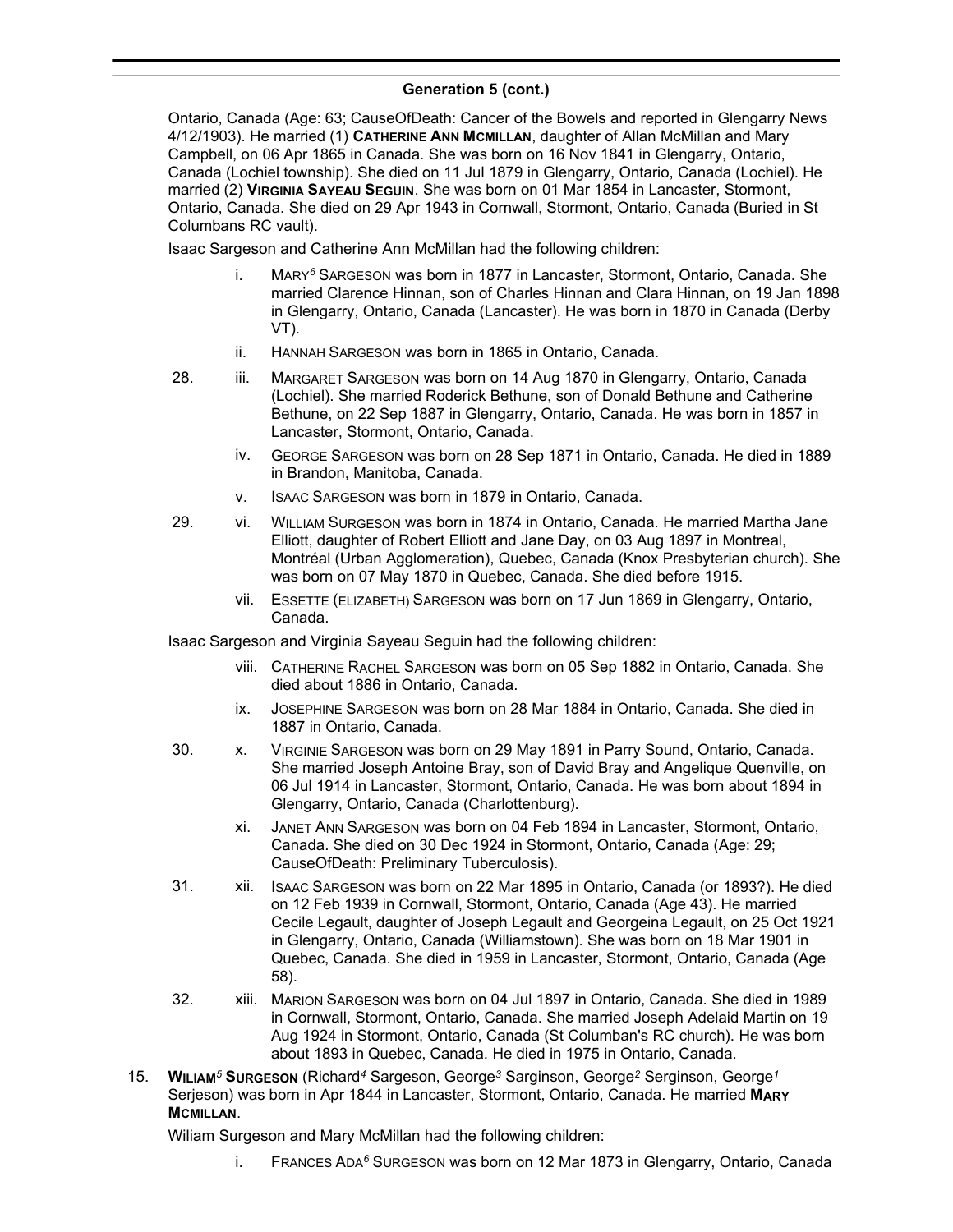(Record found in St Finnians RC records on FS film 1598269 image 1605/Lochiel). She died on 12 Oct 1936 in Ontario, Canada. She married Thomas J Dragon on 13 Jul 1897 in Michigan, USA. He was born on 03 Oct 1867. He died in 1950 in Ontario, Canada.

- ii. HARRIET A SARGESON was born on 13 Nov 1875 in Glengarry, Ontario, Canada (Lochiel).
- 16. **JANE***<sup>5</sup>* **SERGUSON** (Richard*<sup>4</sup>* Sargeson, George*<sup>3</sup>* Sarginson, George*<sup>2</sup>* Serginson, George*<sup>1</sup>* Serjeson) was born on 14 Dec 1851 in Ontario, Canada (or 16 May?). She died on 21 Jan 1940 in Lancaster, Stormont, Ontario, Canada. She married James Hope in 1873 in Montréal, Montréal (Urban Agglomeration), Quebec, Canada (Presbyterian St Gabriel). He was born on 16 Apr 1847 in Quebec, Canada. He died on 09 Sep 1932 in Glen Robertson, Stormont, Ontario, Canada.

James Hope and Jane Serguson had the following children:

- i. JOHN RICHARD*<sup>6</sup>* HOPE was born on 19 Dec 1882 in Parry Sound, Ontario, Canada.
- ii. HANNA HOPE was born on 22 Apr 1878 in Ontario, Canada.
- iii. MARY A HOPE was born on 19 Apr 1889 in Ontario, Canada.
- iv. JESSIE HOPE was born on 31 Mar 1891 in Ontario, Canada.
- v. ANGUS HOPE was born on 14 Jul 1897 in Ontario, Canada.
- vi. DOLLY HOPE was born in Feb 1893 in Ontario, Canada.
- 33. vii. ESETTE ANNIE HOPE was born on 09 Aug 1874 in Glengarry, Ontario, Canada (Lochiel township). She died on 25 Mar 1956 in Glengarry, Ontario, Canada (Cornwall). She married John Charles Hambleton, son of Jonathan Hambleton and Hannah (Fanny) Sargeson, in 1896 in Montréal, Montréal (Urban Agglomeration), Quebec, Canada. He was born on 09 Apr 1874 in Quebec, Canada. He died on 10 Nov 1937 in Carleton, Ontario, Canada.
	- viii. GEORGE HOPE was born about 1897 in Ontario, Canada.
	- ix. ISAAC HOPE was born in 1888 in Glen Robertson, Stormont, Ontario, Canada. He died on 18 Feb 1943 in Stormont, Ontario, Canada.
	- x. FLORA JANE HOPE was born on 03 Jul 1880 in Ontario, Canada. She died on 19 Nov 1912 in Ontario, Canada (Age 32).
	- xi. RICHARD HOPE was born on 19 Nov 1894 in Lancaster, Stormont, Ontario, Canada. He died on 02 Oct 1906 in St Catharines, Niagara, Ontario, Canada.
	- xii. JAMES WILLIAM HOPE was born on 21 Jan 1887 in Lancaster, Stormont, Ontario, Canada. He died on 23 Sep 1941 in Niagara-on-the-Lake, Niagara, Ontario, Canada.
- 17. **TAMAR***<sup>5</sup>* **SARGINSON** (Mary*<sup>4</sup>* Sargeson, George*<sup>3</sup>* , George*<sup>2</sup>* Serginson, George*<sup>1</sup>* Serjeson) was born in 1818 in Cumwhitton, Cumberland, England. She died in Jul 1893 in Carlisle, Cumberland, England. She married (2) **JOHN MITCHELL**. He was born in 1820 in Carlisle, Cumberland, England. She married (3) **UNKNOWN FATHER**.

Tamar Sarginson had the following children:

- i. MARY ANN*<sup>6</sup>* SARGESON was born in 1835 in Cumwhitton, Cumberland, England.
- ii. EASET SARGINSON was born on 02 Oct 1840 in Penrith, Cumberland, England.

John Mitchell and Tamar Sarginson had the following children:

- i. ISABELLA*<sup>6</sup>* MITCHELL was born in 1847 in Cumberland, England.
- ii. HANNAH MITCHELL was born in 1849 in Cumberland, England.
- iii. JOHN MITCHELL was born in 1850 in Cumberland, England.
- iv. TAMAR MITCHELL was born in 1852 in Cumberland, England.
- v. ISAAC MITCHELL was born in 1853 in Cumberland, England.
- vi. JANE MITCHELL was born in 1856 in Cumberland, England.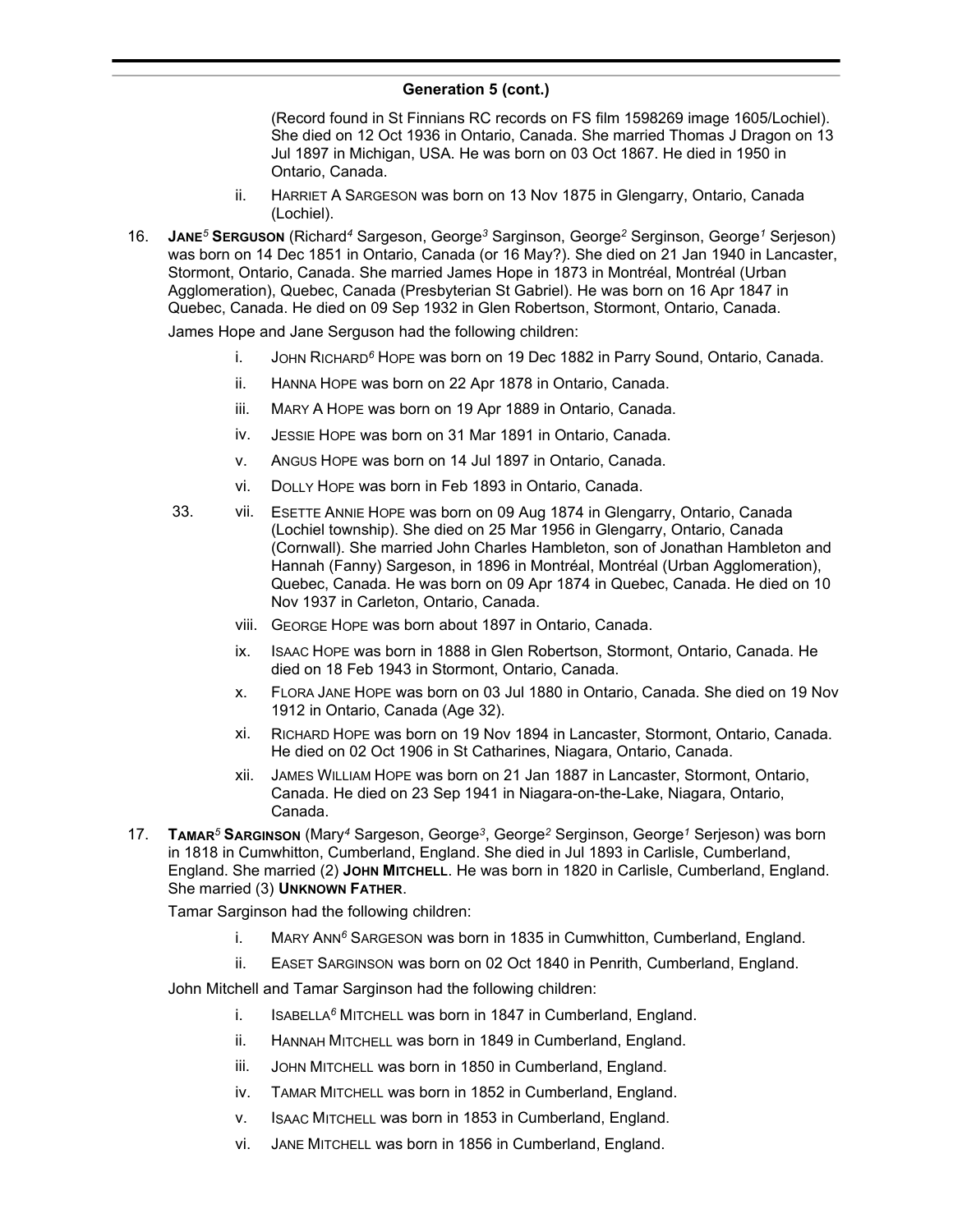- vii. THOMAS MITCHELL was born in 1858 in Cumberland, England.
- viii. JOSEPH MITCHELL was born in 1860 in Cumberland, England.
- ix. ANNE MITCHELL was born in 1865 in Upperby, Cumberland, England.

unknown father and Tamar Sarginson had the following children:

- i. MARY ANN*<sup>6</sup>* SARGESON was born in 1835 in Cumwhitton, Cumberland, England.
- ii. EASET SARGINSON was born on 02 Oct 1840 in Penrith, Cumberland, England.
- 18. **ISAAC MASON***<sup>5</sup>* **SARGESON** (Mary*<sup>4</sup>* , George*<sup>3</sup>* Sarginson, George*<sup>2</sup>* Serginson, George*<sup>1</sup>* Serjeson) was born in 1820 in Wetheral, Cumberland, England (Father is probably Isaac Mason). He died in Oct 1909 in Brampton, Cumberland, England. He married Margaret Sewell on 01 Dec 1844 in Cumberland, England (Arthuret). She was born in 1817 in Gretna, Dumfries-shire, Scotland. She died in Apr 1885 in Brampton, Cumberland, England (Age: 70).

Isaac Mason Sargeson and Margaret Sewell had the following children:

- i. GEORGE*<sup>6</sup>* SARGINSON was born in 1838 in Longtown, Cumberland, England.
- 34. ii. ELIZABETH SARGINSON was born in 1841 in Longtown, Cumberland, England. She died in Apr 1917 in Lancashire, England. She married (1) JAMES PILLING, son of Nathaniel Pilling, on 20 Dec 1875 in Burnley, Lancashire, England. He was born about 1815 in Lancashire, England (Wyesllar). He died in Oct 1896 in Haslingden, Lancashire, England. She married (2) UNKNOWN CARRUTHERS.
- 35. iii. JOHN SEWELL SARGINSON was born in 1845 in Cumwhitton, Cumberland, England. He died on 26 Sep 1930 in Brampton, Cumberland, England (Age: 85). He married Jane Mason in 1878 in Brampton, Cumberland, England. She was born in 1855 in Cumwhitton, Cumberland, England. She died on 23 Sep 1942 in Cumwhitton, Cumberland, England.
	- iv. MARY ANN SARGINSON was born in 1850 in Cumwhitton, Cumberland, England. She died on 13 Jan 1916 in Maryport, Cumberland, England. She married William Kirkpatrick in 1869 in Brampton, Cumberland, England. He was born in 1845 in Scotland.
- 19. **MARY***<sup>5</sup>* **SARGINSON** (Isaac*<sup>4</sup>* , George*<sup>3</sup>* , George*<sup>2</sup>* Serginson, George*<sup>1</sup>* Serjeson) was born in 1845 in Hayton, Cumberland, England. She married Ralph Johnston in 1877 in Carlisle, Cumberland, England. He was born in 1834 in Crosby Ravensworth, Westmorland, England.

Ralph Johnston and Mary Sarginson had the following children:

- i. JANE*<sup>6</sup>* JOHNSTON was born in 1871 in Crosby-on-Eden, Cumberland, England.
- ii. ANNIE JOHNSTON was born in 1878 in Crosby-on-Eden, Cumberland, England.
- iii. SARAH JOHNSTON was born in 1882 in Crosby-on-Eden, Cumberland, England.
- 20. **DINAH***<sup>5</sup>* **SARGINSON** (Isaac*<sup>4</sup>* , George*<sup>3</sup>* , George*<sup>2</sup>* Serginson, George*<sup>1</sup>* Serjeson) was born in 1848 in Hayton, Cumberland, England. She died in Jun 1931 in Carlisle, Cumberland, England (Age: 82). She married Joseph Byers in 1873 in Carlisle, Cumberland, England. He was born in 1851 in Wetheral, Cumberland, England.

Joseph Byers and Dinah Sarginson had the following children:

- i. DAVID*<sup>6</sup>* BYERS was born in 1875 in Wetheral, Cumberland, England.
- ii. ISAAC BYERS was born in 1876 in Wetheral, Cumberland, England.
- iii. TOM BYERS was born in 1878 in Wetheral, Cumberland, England.
- iv. MARY BYERS was born in 1880 in Wetheral, Cumberland, England.
- v. JOSEPH BYERS was born in 1881 in Wetheral, Cumberland, England.
- vi. GEORGE BYERS was born in 1883 in Carlisle, Cumberland, England.
- vii. CATHRINE BYERS was born in 1886 in Carlisle, Cumberland, England.
- viii. WILLIAM J BYERS was born in 1889 in Carlisle, Cumberland, England.
- ix. JAMES BYERS was born in 1891 in Carlisle, Cumberland, England.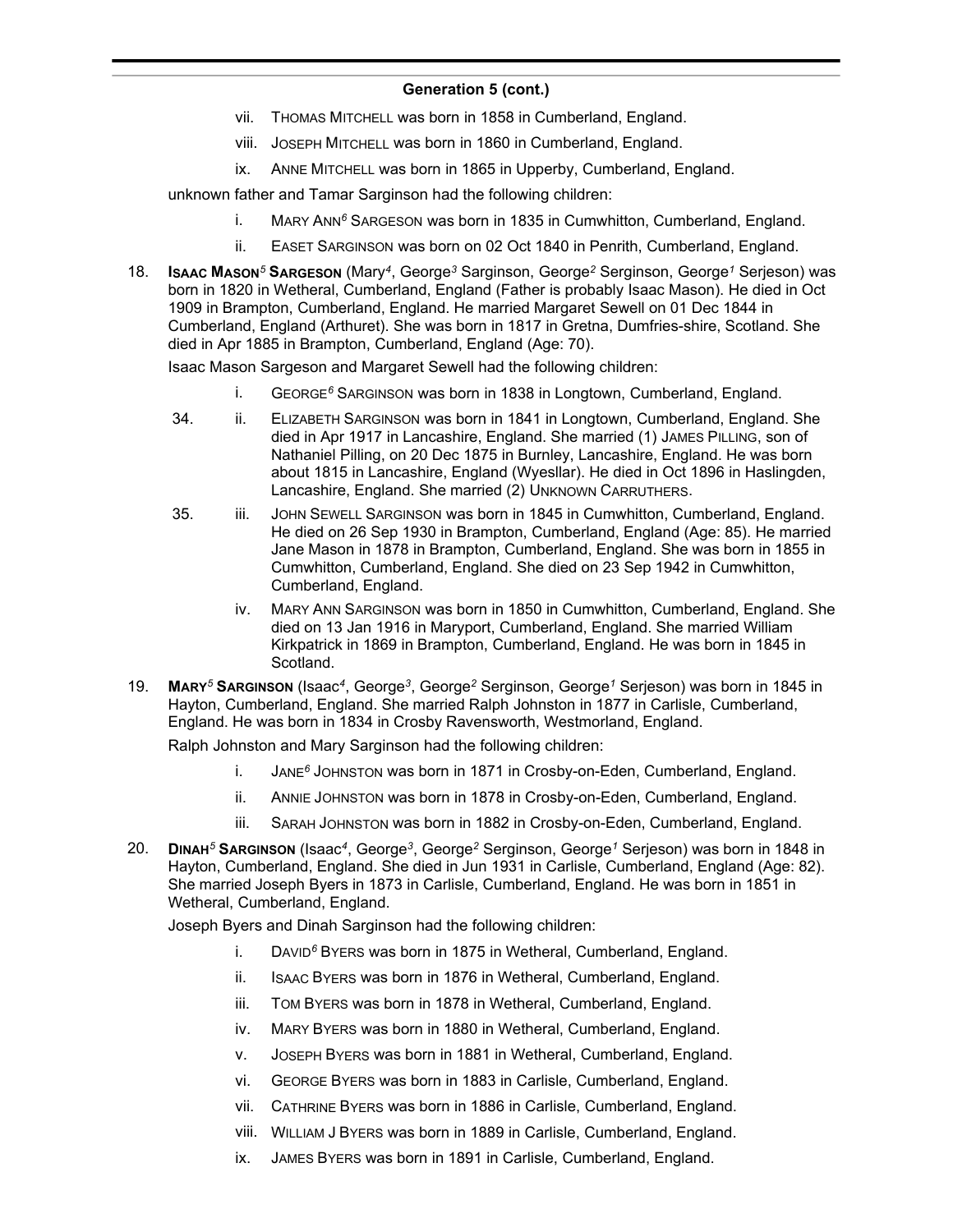21. **ISAAC***<sup>5</sup>* **SARGINSON** (Isaac*<sup>4</sup>* , George*<sup>3</sup>* , George*<sup>2</sup>* Serginson, George*<sup>1</sup>* Serjeson) was born on 21 Nov 1856 in Hayton, Cumberland, England. He died on 11 Jul 1943 in Alston, Cumberland, England (School Terrace Age: 86). He married Christina Lees in 1899 in Alston, Cumberland, England. She was born on 23 May 1876 in Edinburgh, Midlothian, Scotland.

Isaac Sarginson and Christina Lees had the following children:

- i. MARY EVELYN*<sup>6</sup>* SARGINSON was born in 1900 in Alston, Cumberland, England. She married Ernest Swan White in 1928 in Alston, Cumberland, England.
- ii. THOMAS SARGINSON was born on 17 Jul 1901 in Alston, Cumberland, England. He died on 26 Mar 1976 in Hayton, Cumberland, England (Rose Cottage).
- 36. iii. JOHN SARGINSON was born in 1905 in Alston, Cumberland, England. He married Muriel MacMath in 1932 in Alston, Cumberland, England.
- 22. **RICHARD***<sup>5</sup>* **SARGINSON** (Isaac*<sup>4</sup>* , George*<sup>3</sup>* , George*<sup>2</sup>* Serginson, George*<sup>1</sup>* Serjeson) was born in 1862 in Faugh, Cumberland, England. He died in Mar 1938 in Carlisle, Cumberland, England (Age: 76). He married Agnes Armstrong, daughter of Richard Armstrong and Ann Beattie, on 17 Aug 1889 in Carlisle, Cumberland, England. She was born on 30 Sep 1861 in Brampton, Cumberland, England.

Richard Sarginson and Agnes Armstrong had the following children:

- i. ETHEL ANN*<sup>6</sup>* SARGINSON was born in 1890 in Carlisle, Cumberland, England. She married Arthur E Sinton in 1911 in Carlisle, Cumberland, England.
- ii. MARY ALICE SARGINSON was born in 1893 in Carlisle, Cumberland, England.
- 37. iii. RICHARD ARMSTRONG SARGINSON was born on 28 Aug 1895 in Carlisle, Cumberland, England. He died in Jul 1961 in Carlisle, Cumberland, England (Age: 65; QuarterOfYear: Jul-Aug-Sep). He married Rebecca B Parker in 1923 in Carlisle, Cumberland, England. She was born on 11 Nov 1897.
	- iv. THOMAS SARGINSON was born on 24 Sep 1897 in Carlisle, Cumberland, England. He died in Dec 1964 in Carlisle, Cumberland, England (Age: 67).
	- v. WILLIAM SARGINSON was born in 1900 in Carlisle, Cumberland, England. He died in Mar 1953 in Carlisle, Cumberland, England (Age: 52). He married Ellen Bentley in 1929 in Brampton, Cumberland, England. She was born on 20 Aug 1906 in Hayton, Cumberland, England.
- 23. **ANN***<sup>5</sup>* **SARGENSON** (George*<sup>4</sup>* , John*<sup>3</sup>* , George*<sup>2</sup>* Serginson, George*<sup>1</sup>* Serjeson) was born in 1849 in Penrith, Cumberland, England.

Ann Sargenson had the following child:

i. ISABELLA*<sup>6</sup>* SARGENSON was born in 1868 in Penrith, Cumberland, England.

# **Generation 6**

24. **JOHN CHARLES***<sup>6</sup>* **HAMBLETON** (Hannah (Fanny)*<sup>5</sup>* Sargeson, Richard*<sup>4</sup>* Sargeson, George*<sup>3</sup>* Sarginson, George*<sup>2</sup>* Serginson, George*<sup>1</sup>* Serjeson) was born on 09 Apr 1874 in Quebec, Canada. He died on 10 Nov 1937 in Carleton, Ontario, Canada. He married Esette Annie Hope, daughter of James Hope and Jane Serguson, in 1896 in Montréal, Montréal (Urban Agglomeration), Quebec, Canada. She was born on 09 Aug 1874 in Glengarry, Ontario, Canada (Lochiel township). She died on 25 Mar 1956 in Glengarry, Ontario, Canada (Cornwall).

John Charles Hambleton and Esette Annie Hope had the following children:

- i. MABEL*<sup>7</sup>* HAMBLETON was born on 09 Mar 1898 in USA. She died on 21 Sep 1935 in Ontario, Canada.
- ii. EARL HAMBLETON was born on 13 Sep 1903 in Parry Sound, Ontario, Canada.
- iii. PEARL HAMBLETON was born in Jun 1907 in Ontario, Canada.
- iv. STARR HAMBLETON was born in Oct 1909 in Ontario, Canada. He died on 09 May 1963 in Glengarry, Ontario, Canada (Cornwall).
- v. THELMA HAMBLETON was born on 31 Jan 1914 in Ontario, Canada. She died on 29 Sep 1944 in Glengarry, Ontario, Canada (Cornwall).
- vi. JOHN HAMBLETON. He died in Ontario, Canada.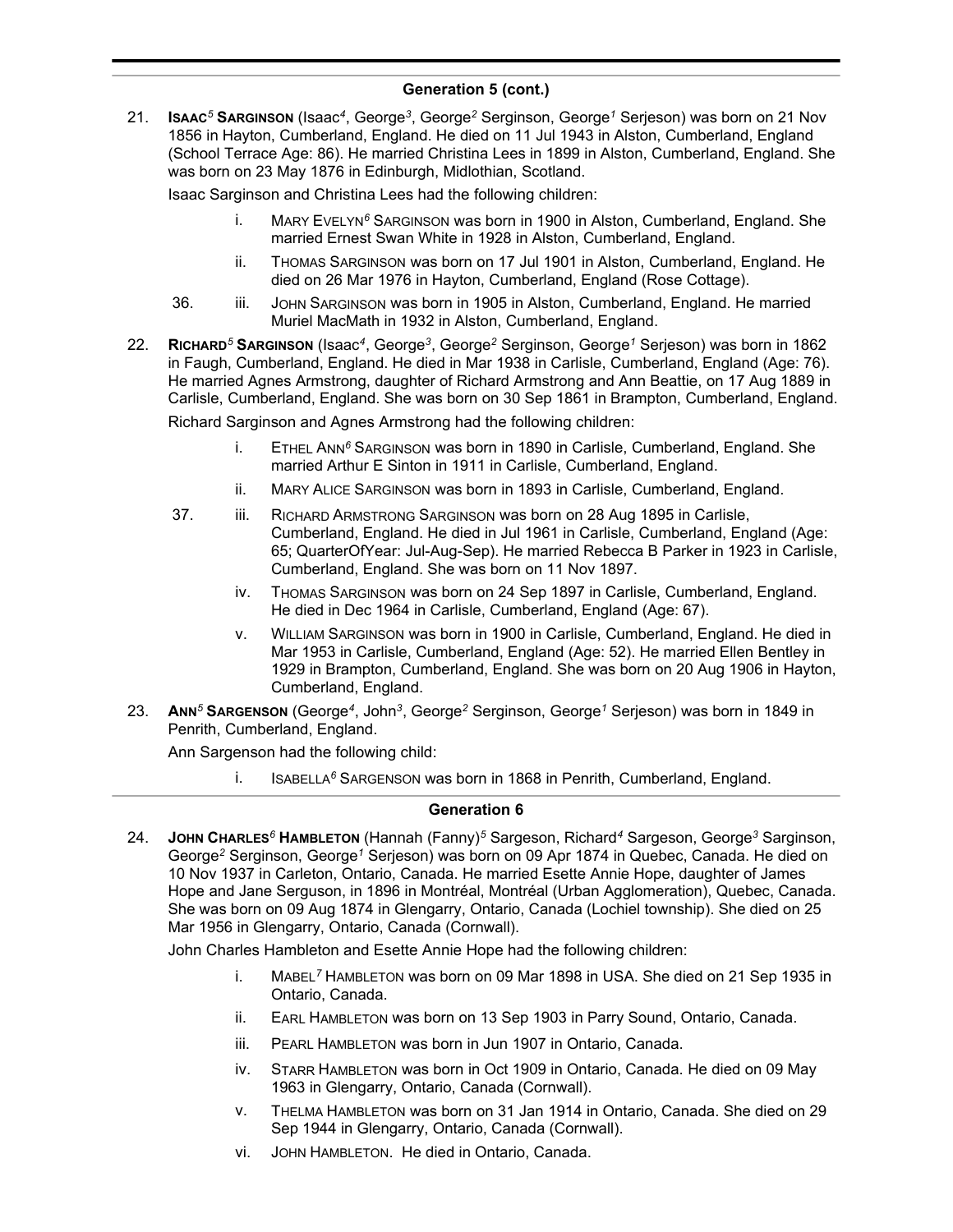25. **PETER***<sup>6</sup>* **SURGESON** (Richard*<sup>5</sup>* , Richard*<sup>4</sup>* Sargeson, George*<sup>3</sup>* Sarginson, George*<sup>2</sup>* Serginson, George*<sup>1</sup>* Serjeson) was born on 06 Apr 1881 in Lancaster, Stormont, Ontario, Canada. He died on 23 Jun 1964 in Stormont, Ontario, Canada. He married Ellen Edith McKeracher, daughter of Daniel Mckeracher and Jane Rupell, on 29 Apr 1908 in Glengarry, Ontario, Canada. She was born on 21 Jul 1884 in Glengarry, Ontario, Canada (Charlottenburg). She died on 07 Jul 1955 in Stormont, Ontario, Canada.

Peter Surgeson and Ellen Edith McKeracher had the following children:

- i. ETHEL ELIZABETH*<sup>7</sup>* SERGESON was born in Jan 1909 in Saskatchewan, Canada.
- ii. LORNA MARGARET SERGESON was born in 1910 in Saskatchewan, Canada.
- iii. NORMAN PETER SURGESON was born on 24 Jan 1924 in Saskatchewan, Canada. He died on 16 Jan 1991 in Canada. He married BERNADETTE MORRIS. She was born on 04 Sep 1925 in Bolton, Lancashire, England. She died on 23 Apr 2014 in Canada.
- 26. **WILLIAM***<sup>6</sup>* **SURGESON** (Richard*<sup>5</sup>* , Richard*<sup>4</sup>* Sargeson, George*<sup>3</sup>* Sarginson, George*<sup>2</sup>* Serginson, George*<sup>1</sup>* Serjeson) was born about 1883 in Ontario, Canada. He died on 25 Nov 1958. He married **MARY JANE (JEAN) RAMSEY**. She was born on 05 May 1890 in Saskatchewan, Canada. She died on 02 Aug 1971 in Saskatchewan, Canada.

William Surgeson and Mary Jane (Jean) Ramsey had the following children:

- i. RONALD RICHARD*<sup>7</sup>* SURGESON was born on 25 May 1915 in Colgate, Saskatchewan, Canada. He died on 30 Nov 2002. He married (1) OLIVE MELROSE BELL, daughter of George Bell and Edna Bell, in 1936 in Calgary, Alberta, Canada. She was born about 1918 in Saskatchewan, Canada. She died in 2006. He married (2) JUDITH B KAY.
- ii. JOHN SAMUEL SURGESON was born on 28 Mar 1922 in Qu'Appelle, Saskatchewan, Canada. He died on 03 Feb 1996 in Van Nuys, Los Angeles, California, USA.
- iii. HAZEL M SURGESON was born in 1911 in Saskatchewan, Canada.
- 27. **RICHARD ROBERT***<sup>6</sup>* **SURGESON** (Richard*<sup>5</sup>* , Richard*<sup>4</sup>* Sargeson, George*<sup>3</sup>* Sarginson, George*<sup>2</sup>* Serginson, George*<sup>1</sup>* Serjeson) was born on 23 May 1885 in Parry Sound, Ontario, Canada. He died on 20 Mar 1981. He married **DORA MAY AMAS**. She was born on 26 Jun 1887 in Wolseley, Saskatchewan, Canada.

Richard Robert Surgeson and Dora May Amas had the following children:

- i. MAY DALKIN*<sup>7</sup>* SURGESON was born about 1914 in Saskatchewan, Canada.
- ii. RUBY M SURGESON was born about 1917 in Saskatchewan, Canada.
- 28. **MARGARET***<sup>6</sup>* **SARGESON** (Isaac*<sup>5</sup>* , Richard*<sup>4</sup>* , George*<sup>3</sup>* Sarginson, George*<sup>2</sup>* Serginson, George*<sup>1</sup>* Serjeson) was born on 14 Aug 1870 in Glengarry, Ontario, Canada (Lochiel). She married Roderick Bethune, son of Donald Bethune and Catherine Bethune, on 22 Sep 1887 in Glengarry, Ontario, Canada. He was born in 1857 in Lancaster, Stormont, Ontario, Canada.

Roderick Bethune and Margaret Sargeson had the following children:

- i. PEARL*<sup>7</sup>* BETHUNE was born in 1890 in Ontario, Canada.
- ii. CATHERINE ANN BETHUNE was born on 16 Jul 1888 in Parry Sound, Ontario, Canada.
- 29. **WILLIAM***<sup>6</sup>* **SURGESON** (Isaac*<sup>5</sup>* Sargeson, Richard*<sup>4</sup>* Sargeson, George*<sup>3</sup>* Sarginson, George*<sup>2</sup>* Serginson, George*<sup>1</sup>* Serjeson) was born in 1874 in Ontario, Canada. He married Martha Jane Elliott, daughter of Robert Elliott and Jane Day, on 03 Aug 1897 in Montreal, Montréal (Urban Agglomeration), Quebec, Canada (Knox Presbyterian church). She was born on 07 May 1870 in Quebec, Canada. She died before 1915.

William Surgeson and Martha Jane Elliott had the following children:

- i. RUBIE JANE*<sup>7</sup>* SARGESON was born on 06 Mar 1898 in Quebec, Canada. She married an unknown spouse in 1918.
- ii. MARTHA MILDRED MAY SARGESON was born in 1901 in Quebec, Canada.
- 30. **VIRGINIE***<sup>6</sup>* **SARGESON** (Isaac*<sup>5</sup>* , Richard*<sup>4</sup>* , George*<sup>3</sup>* Sarginson, George*<sup>2</sup>* Serginson, George*<sup>1</sup>* Serjeson) was born on 29 May 1891 in Parry Sound, Ontario, Canada. She married Joseph Antoine Bray,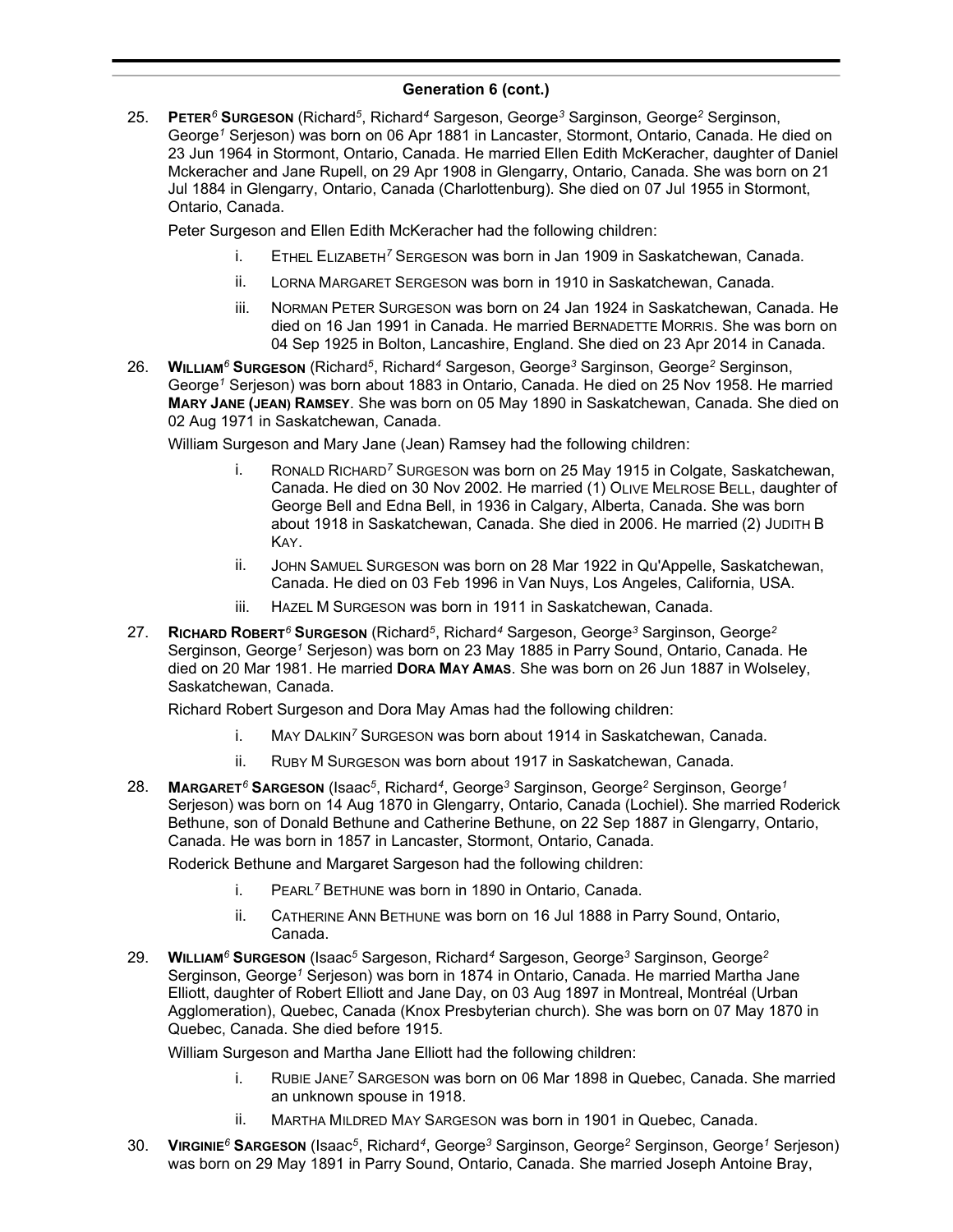#### **Generation 6 (cont.)**  $S_{\rm 981}$  in Parry Sound,  $S_{\rm 981}$

son of David Bray and Angelique Quenville, on 06 Jul 1914 in Lancaster, Stormont, Ontario, Canada. He was born about 1894 in Glengarry, Ontario, Canada (Charlottenburg).

Joseph Antoine Bray and Virginie Sargeson had the following children:

- i. EDGER*<sup>7</sup>* BRAY was born in 1915 in Ontario, Canada.
- ii. ARCHABALD BRAY was born in 1920 in Ontario, Canada.
- 31. **ISAAC***<sup>6</sup>* **SARGESON** (Isaac*<sup>5</sup>* , Richard*<sup>4</sup>* , George*<sup>3</sup>* Sarginson, George*<sup>2</sup>* Serginson, George*<sup>1</sup>* Serjeson) was born on 22 Mar 1895 in Ontario, Canada (or 1893?). He died on 12 Feb 1939 in Cornwall, Stormont, Ontario, Canada (Age 43). He married Cecile Legault, daughter of Joseph Legault and Georgeina Legault, on 25 Oct 1921 in Glengarry, Ontario, Canada (Williamstown). She was born on 18 Mar 1901 in Quebec, Canada. She died in 1959 in Lancaster, Stormont, Ontario, Canada (Age 58).

Isaac Sargeson and Cecile Legault had the following children:

- i. BLANCHE*<sup>7</sup>* SARGESON was born on 12 Sep 1922 in Lancaster, Stormont, Ontario, Canada. She died in 1995 in Stormont, Ontario, Canada. She married J Edmond Leblanc in 1942 in Cornwall, Stormont, Ontario, Canada (St Columban's RC church). He was born in 1918. He died on 11 Mar 2016 in Stormont, Ontario, Canada.
- ii. HANNA CECILIA SARGESON was born on 06 Nov 1923 in Lancaster, Stormont, Ontario, Canada. She married Frederick David Gardner on 26 Dec 1945 in Cornwall, Stormont, Ontario, Canada. He was born on 10 Feb 1919 in Ontario, Canada (Apple Hill).
- iii. VIVIAN JANE SARGESON was born in 1925 in Lancaster, Stormont, Ontario, Canada. She died in 2011 in Stormont, Ontario, Canada. She married DOUGLAS WEBSTER. He was born in 1923. He died in 2006 in Stormont, Ontario, Canada.
- iv. EDITH BEATRICE SARGESON was born in 1926 in Lancaster, Stormont, Ontario, Canada. She died on 17 May 2012 in Cornwall, Stormont, Ontario, Canada. She married CHARLES JAMES ARTHUR. He was born in 1923 in Stormont, Ontario, Canada. He died on 24 Oct 2018 in Stormont, Ontario, Canada.
- v. ISAAC GEORGE SARGESON was born on 23 Apr 1928 in Lancaster, Stormont, Ontario, Canada. He married GISELE.
- vi. RICHARD WILLIAM SARGESON was born in 1930 in Lancaster, Stormont, Ontario, Canada.
- vii. JOSEPH WALLACE SARGESON was born in 1932 in Lancaster, Stormont, Ontario, Canada.
- 32. **MARION***<sup>6</sup>* **SARGESON** (Isaac*<sup>5</sup>* , Richard*<sup>4</sup>* , George*<sup>3</sup>* Sarginson, George*<sup>2</sup>* Serginson, George*<sup>1</sup>* Serjeson) was born on 04 Jul 1897 in Ontario, Canada. She died in 1989 in Cornwall, Stormont, Ontario, Canada. She married Joseph Adelaid Martin on 19 Aug 1924 in Stormont, Ontario, Canada (St Columban's RC church). He was born about 1893 in Quebec, Canada. He died in 1975 in Ontario, Canada.

Joseph Adelaid Martin and Marion Sargeson had the following child:

- i. GABRIEL*<sup>7</sup>* MARTIN was born in 1939 in Cornwall, Stormont, Ontario, Canada. He died on 03 Mar 1946 in Cornwall, Stormont, Ontario, Canada (Age: 6).
- 33. **ESETTE ANNIE***<sup>6</sup>* **HOPE** (Jane*<sup>5</sup>* Serguson, Richard*<sup>4</sup>* Sargeson, George*<sup>3</sup>* Sarginson, George*<sup>2</sup>* Serginson, George*<sup>1</sup>* Serjeson) was born on 09 Aug 1874 in Glengarry, Ontario, Canada (Lochiel township). She died on 25 Mar 1956 in Glengarry, Ontario, Canada (Cornwall). She married John Charles Hambleton, son of Jonathan Hambleton and Hannah (Fanny) Sargeson, in 1896 in Montréal, Montréal (Urban Agglomeration), Quebec, Canada. He was born on 09 Apr 1874 in Quebec, Canada. He died on 10 Nov 1937 in Carleton, Ontario, Canada.

John Charles Hambleton and Esette Annie Hope had the following children:

- i. MABEL*<sup>7</sup>* HAMBLETON was born on 09 Mar 1898 in USA. She died on 21 Sep 1935 in Ontario, Canada.
- ii. EARL HAMBLETON was born on 13 Sep 1903 in Parry Sound, Ontario, Canada.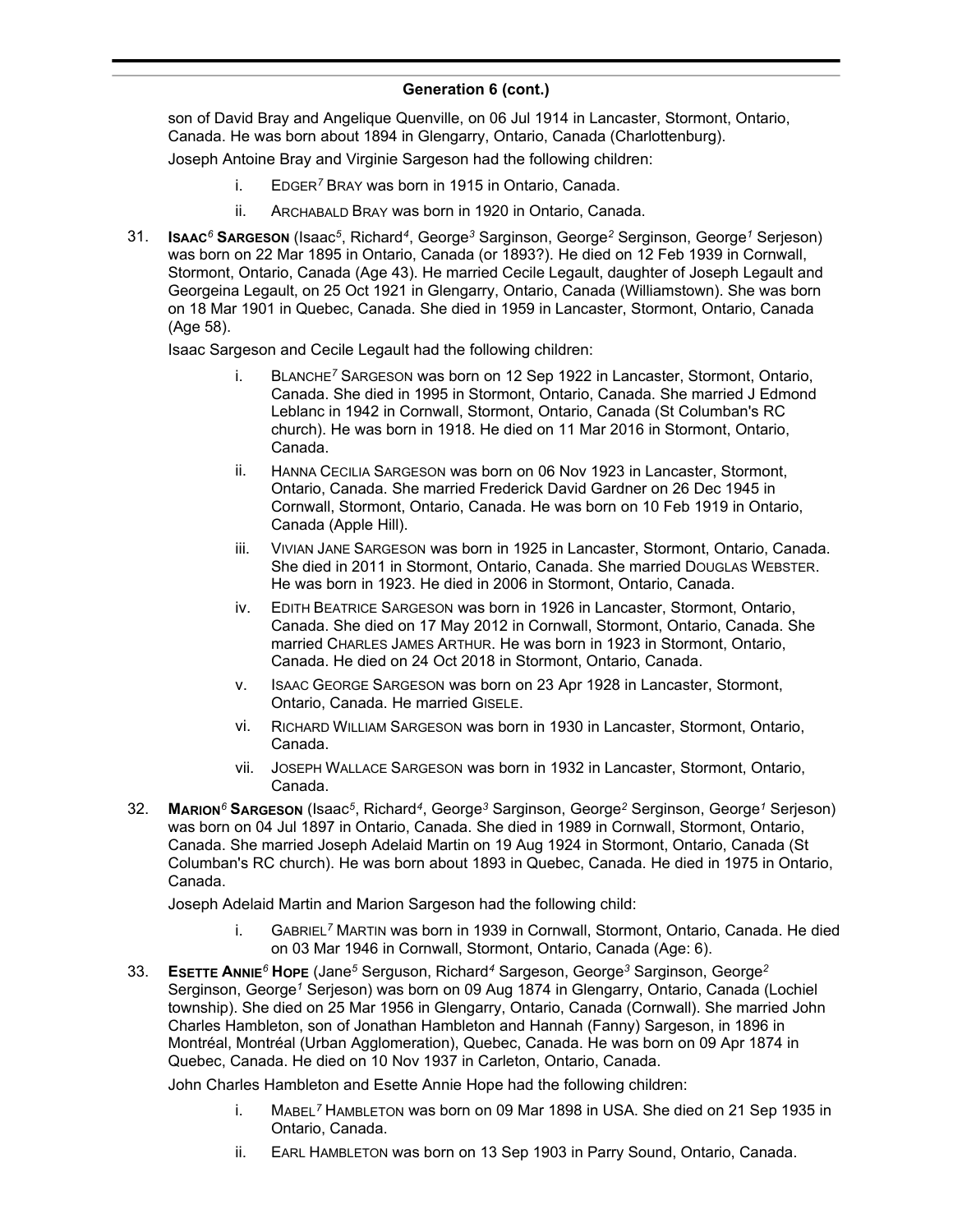- iii. PEARL HAMBLETON was born in Jun 1907 in Ontario, Canada.
- iv. STARR HAMBLETON was born in Oct 1909 in Ontario, Canada. He died on 09 May 1963 in Glengarry, Ontario, Canada (Cornwall).
- v. THELMA HAMBLETON was born on 31 Jan 1914 in Ontario, Canada. She died on 29 Sep 1944 in Glengarry, Ontario, Canada (Cornwall).
- vi. JOHN HAMBLETON. He died in Ontario, Canada.
- 34. **ELIZABETH***<sup>6</sup>* **SARGINSON** (Isaac Mason*<sup>5</sup>* Sargeson, Mary*<sup>4</sup>* Sargeson, George*<sup>3</sup>* , George*<sup>2</sup>* Serginson, George*<sup>1</sup>* Serjeson) was born in 1841 in Longtown, Cumberland, England. She died in Apr 1917 in Lancashire, England. She married (1) **JAMES PILLING**, son of Nathaniel Pilling, on 20 Dec 1875 in Burnley, Lancashire, England. He was born about 1815 in Lancashire, England (Wyesllar). He died in Oct 1896 in Haslingden, Lancashire, England. She married (2) **UNKNOWN CARRUTHERS**.

James Pilling and Elizabeth Sarginson had the following children:

- i. EDWARD*<sup>7</sup>* PILLING was born in 1877 in Burnley, Lancashire, England.
- ii. NATHANIEL PILLING was born in 1878 in Padiham, Lancashire, England.

unknown Carruthers and Elizabeth Sarginson had the following child:

- i. MARGARET*<sup>7</sup>* CARRUTHERS was born about 1865 in Cumwhitton, Cumberland, England.
- 35. **JOHN SEWELL***<sup>6</sup>* **SARGINSON** (Isaac Mason*<sup>5</sup>* Sargeson, Mary*<sup>4</sup>* Sargeson, George*<sup>3</sup>* , George*<sup>2</sup>* Serginson, George*<sup>1</sup>* Serjeson) was born in 1845 in Cumwhitton, Cumberland, England. He died on 26 Sep 1930 in Brampton, Cumberland, England (Age: 85). He married Jane Mason in 1878 in Brampton, Cumberland, England. She was born in 1855 in Cumwhitton, Cumberland, England. She died on 23 Sep 1942 in Cumwhitton, Cumberland, England.

John Sewell Sarginson and Jane Mason had the following children:

- i. THOMAS WILLIAM*<sup>7</sup>* SARGINSON was born in 1876 in Cumwhitton, Cumberland, England.
- ii. JOSEPH SARGINSON was born on 22 Nov 1877 in Cumwhitton, Cumberland, England. He died in Jul 1945 in Border, Cumberland, England (Age: 67; QuarterOfYear: Jul-Aug-Sep). He married Sarah Hannah Watson in 1900 in Carlisle, Cumberland, England. She was born on 28 Jul 1877 in Wetheral, Cumberland, England.
- iii. GEORGE SARGINSON was born in 1880 in Cumwhitton, Cumberland, England. He died in 1904 in Brampton, Cumberland, England (Age 24 - possible death for him?).
- iv. ISAAC MASON SARGINSON was born in 1881 in Brampton, Cumberland, England. He died in Jan 1883 in Brampton, Cumberland, England (Age: 1).
- v. JOHN SARGINSON was born on 21 May 1884 in Cumwhitton, Cumberland, England. He died in 1944 in Gateshead, Durham, England. He married MARTHA STEPHENSON. She was born on 26 Jun 1889. She died in Jul 1979 in Gateshead, Durham, England.
- vi. RICHARD SARGINSON was born on 08 Jan 1887 in Cumwhitton, Cumberland, England. He died in Oct 1945 in Hexham, Northumberland, England. He married Jeannie Evelyn Lawson, daughter of George Lawson and Margorie Lawson, in Jan 1916 in Carlisle, Cumberland, England. She was born on 08 Jan 1884 in Carlisle, Cumberland, England. She died in Jan 1983 in Carlisle, Cumberland, England.
- vii. FRANK SARGINSON was born on 21 Jun 1889 in Cumwhitton, Cumberland, England. He died on 04 Dec 1948 in Border, Cumberland, England (Age: 59). He married Ellen Dixon in 1925 in Haltwhistle, Northumberland, England. She was born on 20 Jul 1900 in Haltwhistle, Northumberland, England. She died in Sep 1951 in Border, Cumberland, England (Age: 51).
- viii. FRED(ERICK) SARGINSON was born on 08 Oct 1891 in Cumwhitton, Cumberland, England.
- ix. HENRY ISAAC SARGINSON was born in 1893 in Cumwhitton, Cumberland, England. He died in 1936 in Brampton, Cumberland, England.